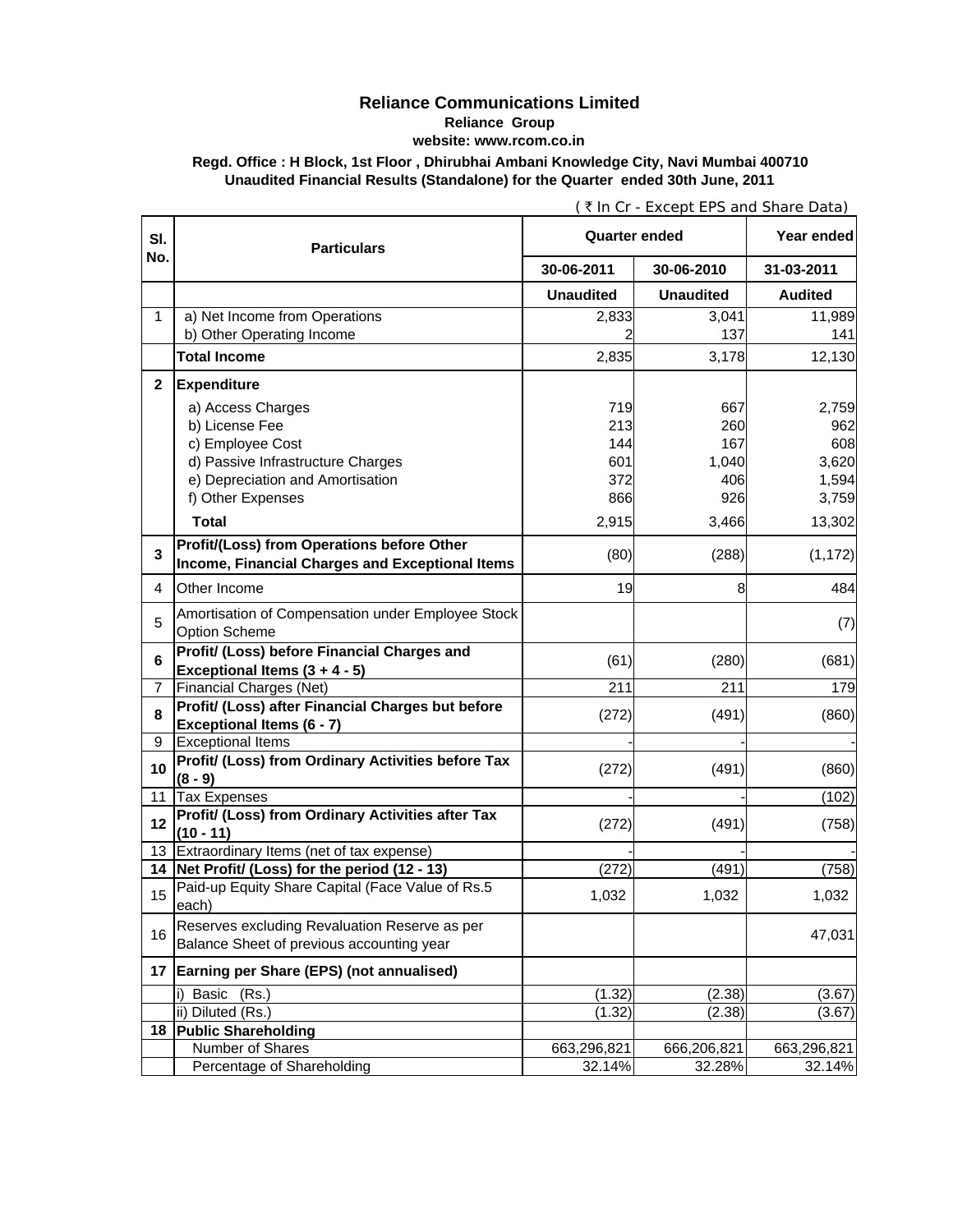| 19 Promoters and Promoter Group Shareholding                                                 |               |               |               |
|----------------------------------------------------------------------------------------------|---------------|---------------|---------------|
| a) Pledged / Encumbered                                                                      |               |               |               |
| - Number of Shares                                                                           | Nil           | Nil           | Nil           |
| - Percentage of Shares (as a % of the total<br>shareholding of promoters and Promoter Group) | N.A.          | N.A.          | N.A           |
| - Percentage of Shares (as a % of the total share<br>capital of the company)                 | N.A.          | N.A.          | N.A           |
| b) Non - encumbered                                                                          |               |               |               |
| - Number of Shares                                                                           | 1,400,730,060 | 1,397,820,060 | 1,400,730,060 |
| - Percentage of Shares (as a % of the total<br>shareholding of promoters and Promoter Group) | 100.00%       | 100.00%       | 100.00%       |
| - Percentage of Shares (as a % of the total share<br>capital of the company)                 | 67.86%        | 67.72%        | 67.86%        |

## **Segment wise Revenue, Results and Capital Employed**

(  $\bar{\tau}$  In Cr - Except EPS and Share Data) **Year ended 30-06-2011 30-06-2010 31-03-2011 Unaudited Unaudited Audited 20 Segment Revenue** a) Wireless 2,347 2,740 10,231 b) GEBU 1,258 1,245 5,480 c) Others / Unallocated 284 **Total** 3,624 4,017 15,995 Less: Inter segment revenue **62.281 and 770** 831 3,381 **Net Income from Operations 12,614** 2,854 3,186 2,854 3,186 3,186 2,614  **(1.00) (0.32) (0.51) 21 Segment Results** Profit / (Loss) before Tax and Financial Charges from each segment a) Wireless (27) (58) 27 b) GEBU 126 (67) (222) c) Others / Unallocated  $(160)$  (155) (493) **Total (61) (280) (688) (0.51)** 0.51  $\frac{1}{2}$  0.51  $\frac{1}{2}$  0.51  $\frac{1}{2}$  0.51  $\frac{1}{2}$  0.51  $\frac{1}{2}$  0.51  $\frac{1}{2}$  0.51  $\frac{1}{2}$  0.51  $\frac{1}{2}$  0.51  $\frac{1}{2}$  0.51  $\frac{1}{2}$  0.51  $\frac{1}{2}$  0.51  $\frac{1}{2}$  0.51  $\frac{1}{2}$  0.51  $\frac{1}{2}$  0.5 Less : Financial Charges (Net) 211 211 211 211 211 211 Less: Other Exceptional items (7) (2) The set of the set of the set of the set of the set of the set of the set of the set of the set of the set of the set of the set of the set of the set of the set of the set of the set **Total Profit/(Loss) before Tax (272) (491) (860) 0 0 (0.01) 22 Capital Employed** (Segment assets - Segment liabilities) a) Wireless 31,372 33,156 33,572 b) GEBU 2,697 3,941 2,992 c) Others / Unallocated 40,547 40,954 43,033 **Total 74,616 78,051 79,597 Sl. No. Quarter ended Particulars**